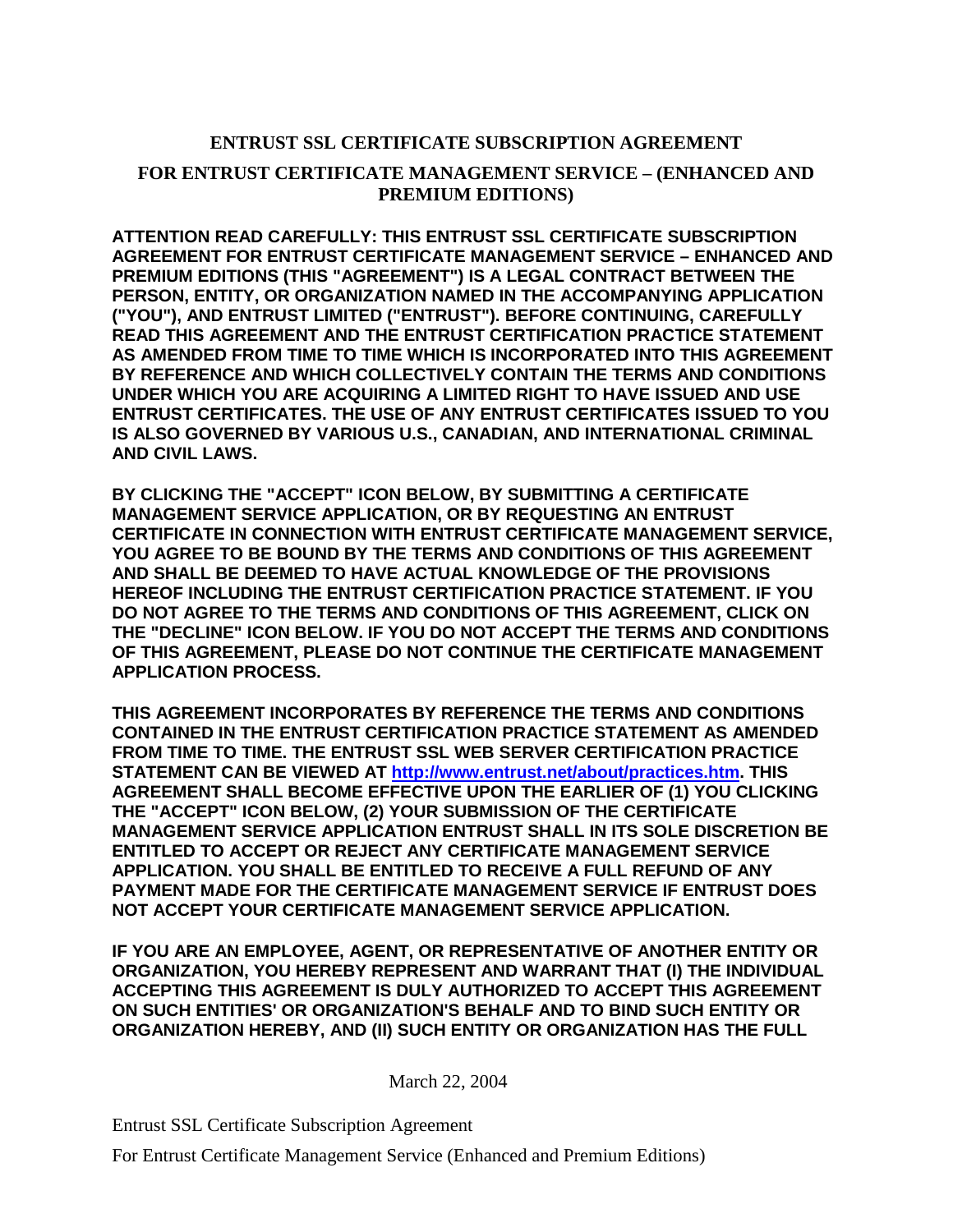## **POWER, CORPORATE OR OTHERWISE, TO ENTER INTO THIS AGREEMENT AND PERFORM ITS OBLIGATIONS HEREUNDER.**

**1. Definitions:** In this Agreement, the following terms shall have the following meanings. Any capitalized terms that are not defined in this section or elsewhere in this Agreement shall have the meaning ascribed to them in the Entrust Certification Practice Statement.

**"Agreement"** means this Certificate Management Service Agreement.

**"Compromise"** means a suspected or actual loss, disclosure, or loss of control over sensitive information or data.

**"Certificate Management Service"** means the benefits and obligations described in this Agreement, except the benefits described in the paragraph entitled "Premium Benefits" which are only available to You if are purchasing the "Premium Edition" of Certificate Management Service.

**"Certificate Management Service Application"** means the form and application information requested by Entrust and submitted by You when applying to participate in the Certificate Management Service or when updating information previously supplied to Entrust in respect to the Certificate Management Service.

**"Entrust Certificate"** means an SSL web server digital certificate issued by an Entrust Certification Authority. "Entrust Certification Authority" means a certification authority operated by or for Entrust.

**"Entrust Certification Practice Statement"** means in the case of SSL web server digital certificates, the Entrust SSL Web Server Certification Practice Statement which may be found in the Repository.

**"Key Pair"** means two mathematically related cryptographic keys, having the properties that (i) one key can be used to digitally sign a message that can only be verified using the other key, and (ii) even knowing one key, it is computationally infeasible to discover the other key.

"**Licensing String**" means a series of computer-generated characters which may be provided by Entrust for the purpose of enabling the Certificate Management Service (Premium Edition only).

"**Order**" means Your purchase order, application, or similar document submitted to Entrust or an affiliate of Entrust, and accepted by Entrust.

**"Private Key"** means the key of a Key Pair used to create a digital signature.

**"Public Key"** means the key of a Key Pair used to verify a digital signature. The Public Key is made freely available to anyone who will receive digitally signed messages from the holder of the Private Key of the Key Pair. The Public Key is usually provided via a digital certificate issued by a certification authority and is often obtained by accessing a repository or database. A Public

## March 22, 2004

Entrust SSL Certificate Subscription Agreement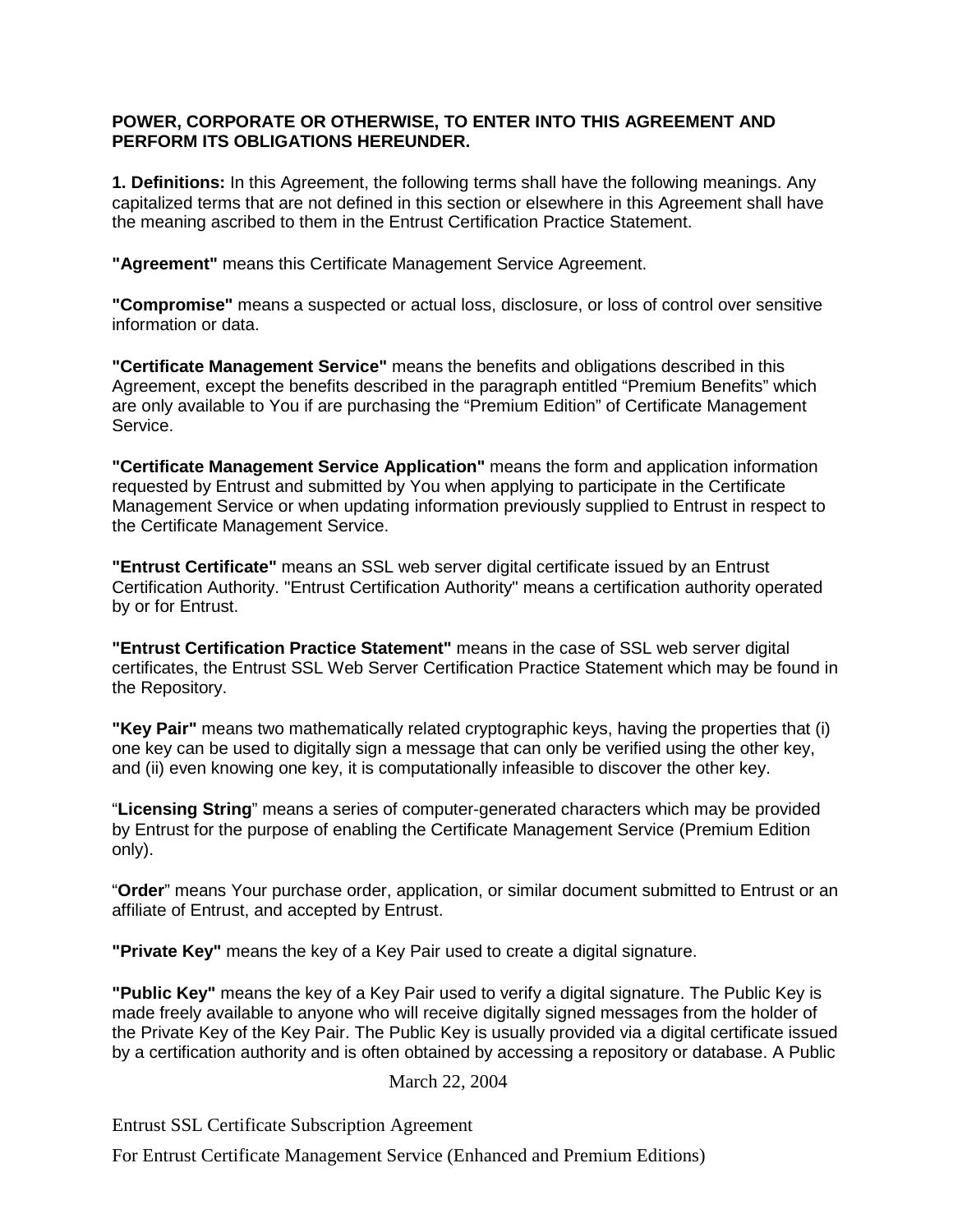Key is used to verify the digital signature of a message sent by the holder of the corresponding Private Key.

**"Repository"** means the information described at [http://www.entrust.net/about/practices.htm.](http://www.entrust.net/about/practices.htm)

**"Software"** means the Entrust Certificate Manager computer software program in machinereadable object code form (including associated documentation) for use in conjunction with Certificate Management Service.

**"Support"** means Entrust's English language annual support plan which may be purchased by You in respect of the Licensing String and the Software (provided that You are or have been granted the right to use the Software).

**"You or Your"** means both the individual or individuals applying to enter the Certificate Management service and any entity on whose behalf such individual or individuals are acting.

**2. Pre-Qualification of Information and Issuance of Entrust Certificates:** Upon request by You, and to the extent that You have paid for such rights, Entrust or a subcontractor acting on behalf of Entrust will perform limited verification (as described in the Entrust Certification Practice Statement) to pre-qualify information submitted by You for inclusion in Entrust Certificates that You may subsequently request the Entrust Certification Authorities to issue. If information submitted for pre-qualification is verified, You may submit requests for the issuance of Entrust Certificates containing such pre-qualified information as further described below. You shall not sublicense Your right to submit requests for the issuance of Entrust Certificates containing such pre-qualified information. Upon receipt of a request from You for the issuance of an Entrust Certificate which is to contain pre-qualified information, Entrust shall, to the extent that You have paid for such rights, issue an Entrust Certificate containing such pre-qualified information. Entrust shall be under no obligation to issue any Entrust Certificates containing prequalified information if such pre-qualified information is subsequently found to have changed or to be in any way inaccurate, incorrect, or misleading. By submitting a request for an Entrust Certificate, You are representing and warranting that the pre-qualified information has not changed and is in no way inaccurate, incorrect, or misleading. If Entrust issues an Entrust Certificate to You, Entrust shall make such Entrust Certificate available for retrieval by You. Entrust shall be entitled to revoke an Entrust Certificate issued to You if (i) the pre-qualified information submitted by You is subsequently found to have changed or to be inaccurate, incorrect, or misleading, (ii) if revocation is requested by You, (iii) upon expiry or termination of this Agreement, or (iv) for any other reason identified for revocation in the Entrust Certification Practice Statement.

 March 22, 2004 **3. Obligations:** You shall: (i) provide, in any communications with Entrust, correct information without any misrepresentations or omissions, (ii) generate a new, secure, and cryptographically sound Key Pair to be used in association with each Entrust Certificate to be issued to You, (iii) refrain from modifying the contents of any Entrust Certificates, (iv) use Entrust Certificates exclusively for legal and authorized purposes in accordance with the terms and conditions of the Entrust Certification Practice Statement and applicable laws, (v) protect the Private Keys corresponding to the Public Keys in any Entrust Certificate issued to You, (vi) notify Entrust immediately of any change to any information included in any Entrust Certificate issued to You or any Certificate management service application submitted by You or any change in any

Entrust SSL Certificate Subscription Agreement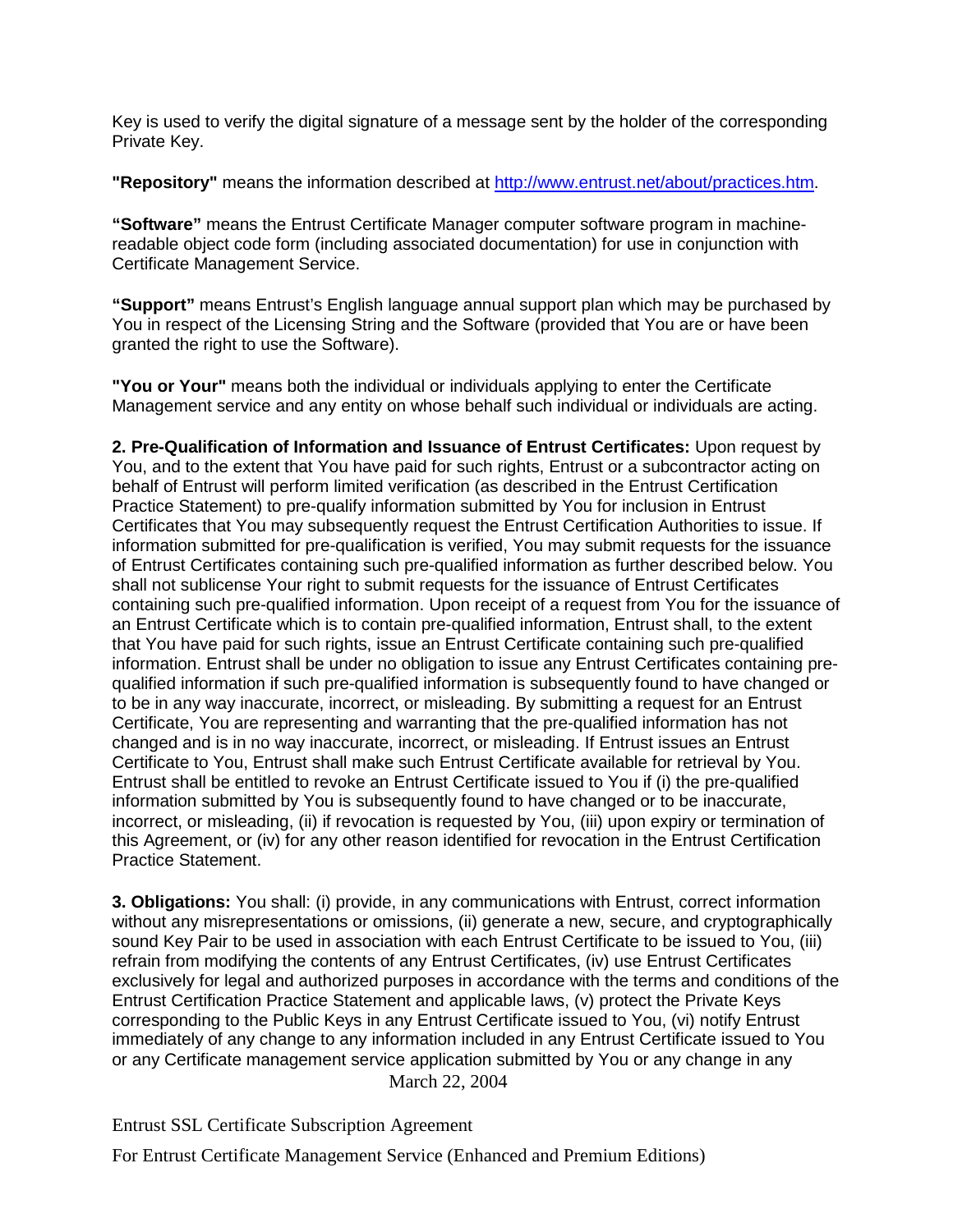circumstances that would make the information in any such Entrust Certificate or Certificate management service application inaccurate, incorrect, or misleading, (vii) notify Entrust immediately of any changes to pre-qualified information, or any changes in any circumstances that would make any pre-qualified information inaccurate, incorrect, or misleading, (viii) notify Entrust immediately of any Compromise or suspected Compromise of the Private Key corresponding to the Public Key in any Entrust Certificate issued to You, and (ix) stop using all Entrust Certificates upon the termination or expiry of this Agreement. You acknowledge that the use of Entrust Certificates and any subsequent services procured from Entrust by You in connection with Certificate Management Service, including without limitation any additional services procured through the software interface made available to You as part of Certificate Management Service, is subject to the terms and conditions of this Agreement and the Entrust Certification Practice Statement and You shall only use an Entrust Certificate issued to You as permitted by this Agreement and the Entrust Certification Practice Statement. You acknowledge that if You have purchased Support, such Support will be provided during the term pursuant to the terms of Entrust's then current Silver support plan which is available to You upon request. You acknowledge that You have the necessary information to make an informed decision about whether and the extent to which to use digital certificate technology and in particular Entrust Certificates. You acknowledge that You have read the Entrust Certification Practice Statement and the disclaimers of representations, warranties, and conditions, and limitations of liabilities and remedies therein and that You are making Your own judgment about whether it is reasonable under the circumstances to use Entrust Certificates.

**4. Fees:** You shall pay all applicable fees for the rights granted hereunder to have Entrust Certificates issued to You, including any licensing fees for use of the Software, any Licensing Strings, and Support (if you have purchased such Support). The fees for the rights and services provided under the Certificate Management Service are available from Entrust and are subject to change upon notice to you. If You do not pay the applicable fees, You will not be entitled to use any services, Software, the Licensing Strings or any Entrust Certificates issued to You, and Entrust may refused to process any subsequent requests submitted by You for additional Entrust Certificates, Software, Licensing Strings or additional services, and/or Entrust may also revoke all Entrust Certificates issued to You and terminate Your access to Certificate Management Service and related services, in addition to any other remedies that may be available at law. You agree that You shall not use Entrust Certificates in a manner that exceeds the maximum server quantity per certificate permitted by Entrust for the fees that You have paid to Entrust. If no maximum server quantity is specified by Entrust in the associated documentation, this quantity shall be deemed to be one.

**5. DISCLAIMER OF WARRANTIES: EXCEPT FOR THE EXPLICIT REPRESENTATIONS, WARRANTIES, AND CONDITIONS PROVIDED IN THIS AGREEMENT AND THE ENTRUST CERTIFICATION PRACTICE STATEMENT, ENTRUST CERTIFICATES, SOFTWARE AND ANY SERVICES PROVIDED IN RESPECT TO ENTRUST CERTIFICATES ARE PROVIDED "AS IS", AND NEITHER ENTRUST NOR ANY INDEPENDENT THIRD-PARTY REGISTRATION AUTHORITIES OPERATING UNDER THE ENTRUST CERTIFICATION AUTHORITIES, NOR ANY RESELLERS, CO-MARKETERS, OR ANY SUBCONTRACTORS, DISTRIBUTORS, AGENTS, SUPPLIERS, EMPLOYEES, OR DIRECTORS OF ANY OF THE FOREGOING MAKE ANY REPRESENTATIONS OR GIVE ANY WARRANTIES OR CONDITIONS, WHETHER EXPRESS, IMPLIED, STATUTORY, BY USAGE OF TRADE, OR OTHERWISE, AND ENTRUST, ALL INDEPENDENT THIRD-PARTY REGISTRATION** 

March 22, 2004

Entrust SSL Certificate Subscription Agreement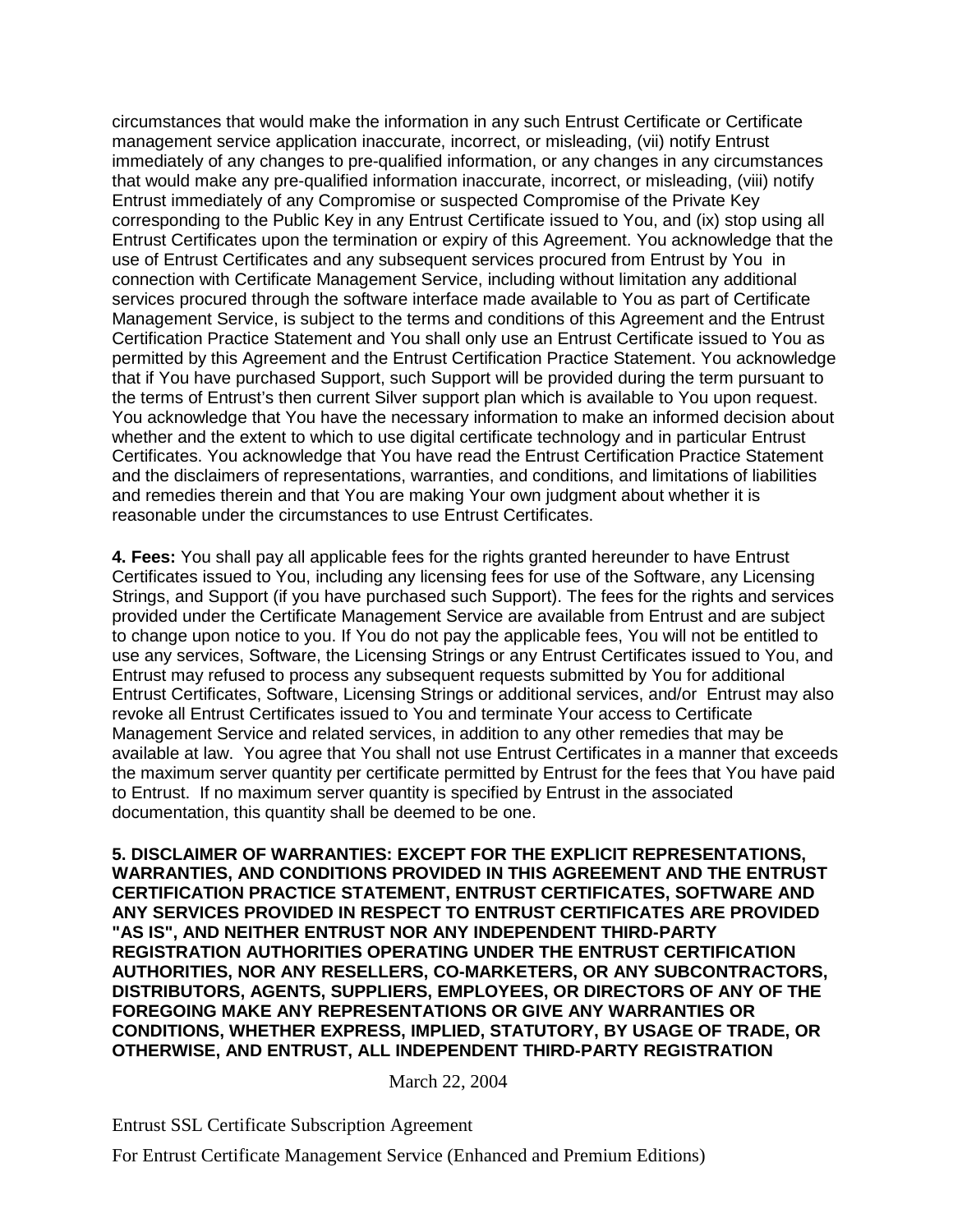**AUTHORITIES OPERATING UNDER THE ENTRUST CERTIFICATION AUTHORITIES, ALL RESELLERS OR CO-MARKETERS, AND ANY SUBCONTRACTORS, DISTRIBUTORS, AGENTS, SUPPLIERS, EMPLOYEES, OR DIRECTORS OF ANY OF THE FOREGOING SPECIFICALLY DISCLAIM ANY AND ALL REPRESENTATIONS, WARRANTIES, AND CONDITIONS OF MERCHANTABILITY, NON-INFRINGEMENT, TITLE, SATISFACTORY QUALITY, OR FITNESS FOR A PARTICULAR PURPOSE. EXCEPT FOR THE EXPLICIT REPRESENTATIONS, WARRANTIES, AND CONDITIONS CONTAINED IN THIS AGREEMENT AND IN THE ENTRUST CERTIFICATION PRACTICE STATEMENT, THE ENTIRE RISK OF THE USE OF ANY ENTRUST CERTIFICATES, SOFTWARE OR ANY SERVICES PROVIDED IN RESPECT TO ENTRUST CERTIFICATES OR THE VALIDATION OF DIGITAL SIGNATURES SHALL BE BORNE SOLELY BY YOU.** 

**6. LIMITATION OF LIABILITY: IN NO EVENT SHALL THE TOTAL CUMULATIVE LIABILITY OF ENTRUST, ANY INDEPENDENT THIRD-PARTY REGISTRATION AUTHORITIES OPERATING UNDER THE ENTRUST CERTIFICATION AUTHORITIES, ANY RESELLERS, OR CO-MARKETERS, OR ANY SUBCONTRACTORS, DISTRIBUTORS, AGENTS, SUPPLIERS, EMPLOYEES, OR DIRECTORS OF ANY OF THE FOREGOING TO YOU ARISING OUT OF OR RELATING TO ANY ENTRUST CERTIFICATE, SOFTWARE OR ANY SERVICES PROVIDED IN RESPECT TO ENTRUST CERTIFICATES, INCLUDING ANY USE OR RELIANCE ON ANY ENTRUST CERTIFICATE, EXCEED ONE THOUSAND UNITED STATES DOLLARS (\$1000.00 U.S.) ("CUMULATIVE DAMAGE CAP"). THIS LIMITATION SHALL APPLY ON A PER ENTRUST CERTIFICATE BASIS REGARDLESS OF THE NUMBER OF TRANSACTIONS OR CAUSES OF ACTION ARISING OUT OF OR RELATED TO SUCH ENTRUST CERTIFICATE, SOFTWARE OR ANY SERVICES PROVIDED IN RESPECT TO SUCH ENTRUST CERTIFICATE. THE FOREGOING LIMITATIONS SHALL APPLY TO ANY LIABILITY WHETHER BASED IN CONTRACT (INCLUDING FUNDAMENTAL BREACH), TORT (INCLUDING NEGLIGENCE), LEGISLATION OR ANY OTHER THEORY OF LIABILITY, INCLUDING ANY DIRECT, INDIRECT, SPECIAL, STATUTORY, PUNITIVE, EXEMPLARY, CONSEQUENTIAL, RELIANCE, OR INCIDENTAL DAMAGES.** 

**IF ANY LIABILITY ARISING OUT OF OR RELATING TO AN ENTRUST CERTIFICATE, SOFTWARE, OR ANY SERVICES PROVIDED IN RESPECT TO AN ENTRUST CERTIFICATE EXCEEDS THE CUMULATIVE DAMAGE CAP SET FORTH IN THIS SECTION ABOVE, THE AMOUNTS AVAILABLE UNDER THE CUMULATIVE DAMAGE CAP SHALL BE APPORTIONED FIRST TO THE EARLIEST CLAIMS TO ACHIEVE FINAL DISPUTE RESOLUTION UNLESS OTHERWISE ORDERED BY A COURT OF COMPETENT JURISDICTION. IN NO EVENT SHALL ENTRUST OR ANY INDEPENDENT THIRD-PARTY REGISTRATION AUTHORITIES OPERATING UNDER THE ENTRUST CERTIFICATION AUTHORITIES, OR ANY RESELLERS, CO-MARKETERS, OR ANY SUBCONTRACTORS, DISTRIBUTORS, AGENTS, SUPPLIERS, EMPLOYEES, OR DIRECTORS OF ANY OF THE FOREGOING BE OBLIGATED TO PAY MORE THAN THE CUMULATIVE DAMAGE CAP FOR ANY ENTRUST CERTIFICATE, SOFTWARE OR ANY SERVICES PROVIDED IN RESEPCT TO AN ENTRUST CERTIFICATE REGARDLESS OF APPORTIONMENT AMONG CLAIMANTS.** 

**IN NO EVENT SHALL ENTRUST OR ANY INDEPENDENT THIRD-PARTY REGISTRATION AUTHORITIES OPERATING UNDER THE ENTRUST CERTIFICATION AUTHORITIES, OR** 

March 22, 2004

Entrust SSL Certificate Subscription Agreement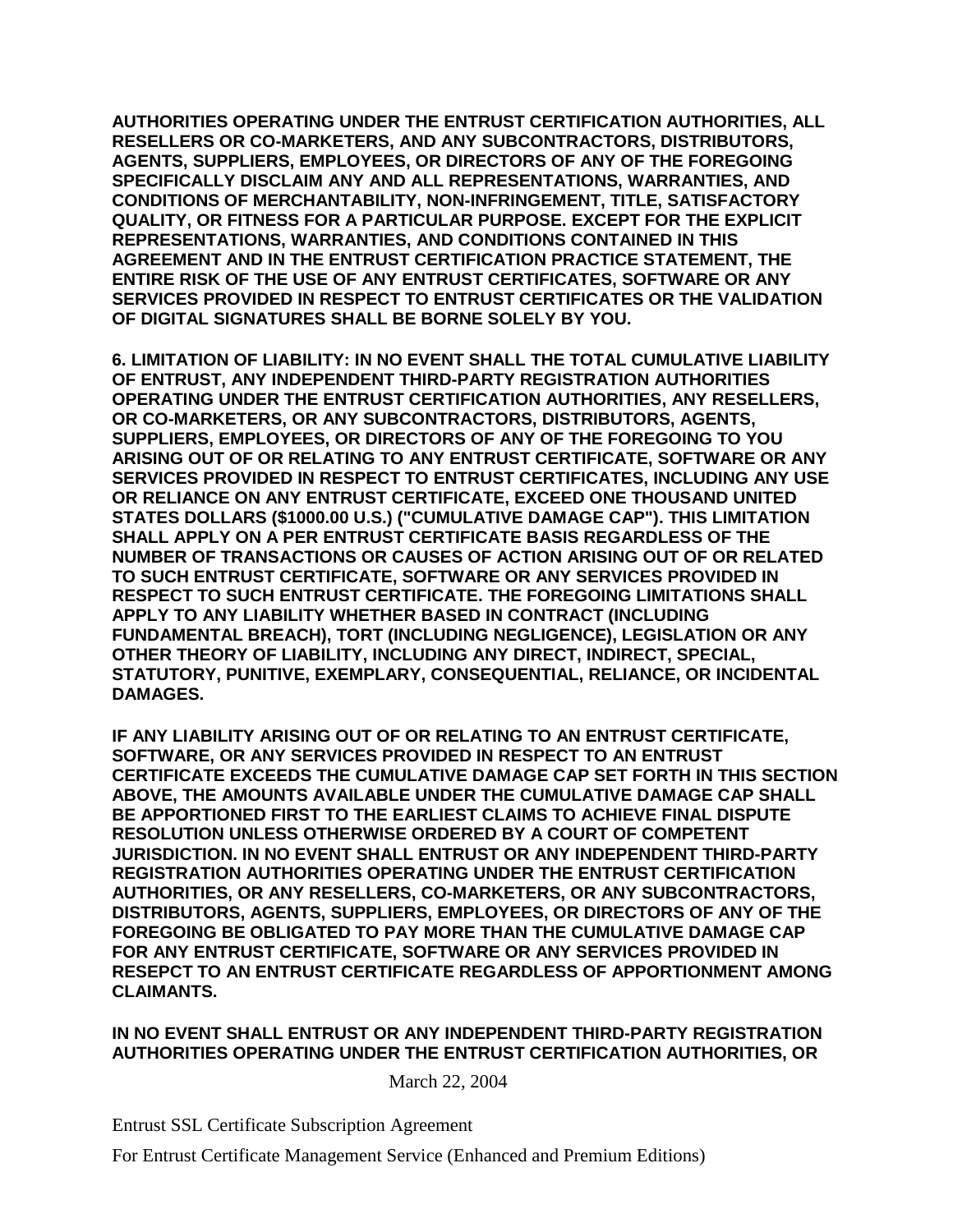**ANY RESELLERS, CO-MARKETERS, OR ANY SUBCONTRACTORS, DISTRIBUTORS, AGENTS, SUPPLIERS, EMPLOYEES, OR DIRECTORS OF ANY OF THE FOREGOING BE LIABLE FOR ANY INCIDENTAL, SPECIAL, STATUTORY, PUNITIVE, EXEMPLARY, INDIRECT, RELIANCE, OR CONSEQUENTIAL DAMAGES (INCLUDING, WITHOUT LIMITATION, DAMAGES FOR LOSS OF BUSINESS, LOSS OF BUSINESS OPPORTUNITIES, LOSS OF GOODWILL, LOSS OF PROFITS, BUSINESS INTERRUPTION, LOSS OF DATA, LOST SAVINGS OR OTHER SIMILAR PECUNIARY LOSS) WHETHER ARISING FROM CONTRACT (INCLUDING FUNDAMENTAL BREACH), TORT (INCLUDING NEGLIGENCE), LEGISLATION OR ANY OTHER THEORY OF LIABILITY.** 

**THE FOREGOING LIMITATIONS SHALL APPLY NOTWITHSTANDING THE FAILURE OF ESSENTIAL PURPOSE OF ANY LIMITED REMEDY STATED HEREIN AND EVEN IF ENTRUST OR ANY INDEPENDENT THIRD-PARTY REGISTRATION AUTHORITY OPERATING UNDER AN ENTRUST CERTIFICATION AUTHORITY, OR ANY RESELLERS, CO-MARKETERS, OR ANY SUBCONTRACTORS, DISTRIBUTORS, AGENTS, SUPPLIERS, EMPLOYEES, OR DIRECTORS OF ANY OF THE FOREGOING HAVE BEEN ADVISED OF THE POSSIBILITY OF THOSE DAMAGES. SOME JURISDICTIONS DO NOT ALLOW THE EXCLUSION OR LIMITATION OF LIABILITY FOR CONSEQUENTIAL OR INCIDENTAL DAMAGES, SO THESE LIMITATIONS SET FORTH ABOVE MAY NOT APPLY TO YOU. THE DISCLAIMERS OF REPRESENTATIONS, WARRANTIES, AND CONDITIONS AND THE LIMITATIONS ON LIABILITIES AND REMEDIES IN THIS AGREEMENT AND IN THE ENTRUST CERTIFICATION PRACTICE STATEMENT CONSTITUTE AN ESSENTIAL PART OF THIS AGREEMENT, THE ENTRUST CERTIFICATION PRACTICE STATEMENT, ANY OTHER SUBSCRIPTION AGREEMENTS, AND ANY RELYING PARTY AGREEMENTS. YOU ACKNOWLEDGE THAT BUT FOR THESE DISCLAIMERS OF REPRESENTATIONS, WARRANTIES, AND CONDITIONS AND LIMITATIONS ON LIABILITIES AND REMEDIES, ENTRUST WOULD NOT ISSUE ENTRUST CERTIFICATES TO SUBSCRIBERS AND NEITHER ENTRUST NOR ANY ANY INDEPENDENT THIRD-PARTY REGISTRATION AUTHORITIES OPERATING UNDER AN ENTRUST CERTIFICATION AUTHORITY, NOR ANY RESELLERS, CO-MARKETERS, OR ANY SUBCONTRACTORS, DISTRIBUTORS, AGENTS, SUPPLIERS, EMPLOYEES, OR DIRECTORS OF ANY OF THE FOREGOING WOULD PROVIDE SERVICES IN RESPECT TO ENTRUST CERTIFICATES AND THAT THESE PROVISIONS PROVIDE FOR A REASONABLE ALLOCATION OF RISK.**

**7. Term:** Depending on the type of Entrust Certificate Management Service offering purchased and paid for by You, the term of this Agreement is either one or two years from the date that Your Certificate Management Service application is accepted ("**Initial Term**"). You will be able to pre-qualify information and request the issuance of Entrust Certificates pursuant to the Certificate Management Service during such Initial Term. This Agreement shall automatically renew for additional one or two year periods of time upon payment by You of the annual or biannual (in the case of a two year service period) renewal fees specified by Entrust; provided, however, if Entrust does not accept your Order or payment then this Agreement will not renew. Any terms on an Order that is accepted by Entrust shall have no force and effect except for the identification and quantity of the particular Entrust Certificate Management Service intended to be acquired by You. Your ability to have Entrust Certificates issued pursuant to the Certificate Management Service shall be subject to Your payment of the applicable fees, verification of any information submitted by You for pre-qualification, and Your compliance with all other requirements of this Agreement. Your right to use such Entrust Certificates and Your rights

March 22, 2004

Entrust SSL Certificate Subscription Agreement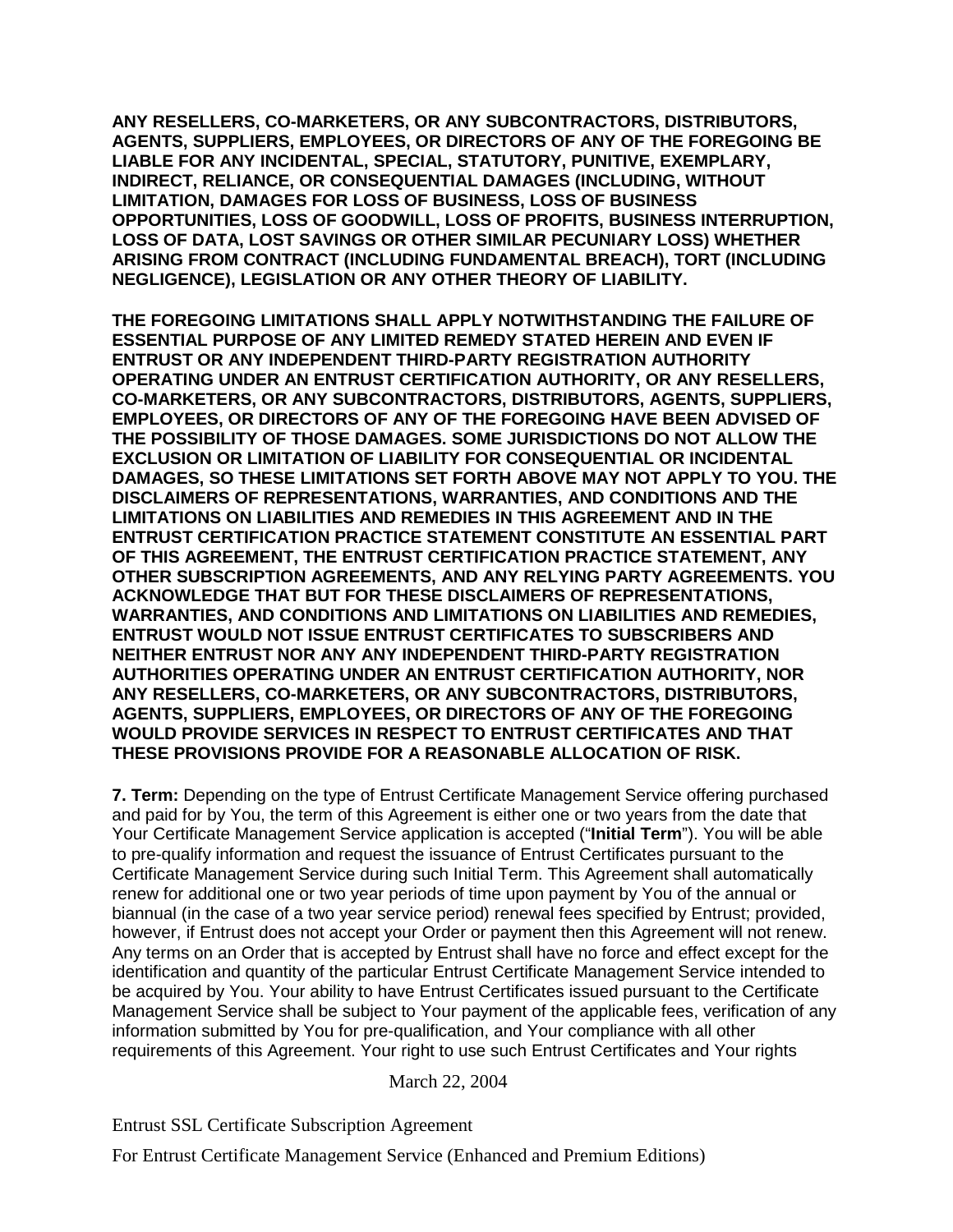under this Agreement shall terminate if You fail to comply with any of the material terms or conditions of this Agreement or the Entrust Certification Practice Statement. You must upon revocation or expiration of this Agreement or Your Entrust Certificate(s) cease all use of such expired or revoked Entrust Certificate(s) and remove such Entrust Certificate(s) from the devices and/or software in which they have been installed. If this Agreement is terminated because of breach by You, You shall cease use of any Entrust Certificate(s) issued to You under this Agreement and remove such Entrust Certificates from the devices and/or software in which they have been installed. The provisions of this Agreement entitled Disclaimer of Warranties, Limitation of Liability, Term, Severability, Premium Benefits and those provisions of the Entrust Certification Practice Statement that are designated as surviving expiration or termination shall continue in force even after any expiration or termination of this Agreement.

**8. Severability:** Whenever possible, each provision of this Agreement, the Entrust Certification Practice Statement, any other Subscription Agreements, and any Relying Party Agreements shall be interpreted in such manner as to be effective and valid under applicable law. If the application of any provision of this Agreement, the Entrust Certification Practice Statement, or any Relying Party Agreement or any portion thereof to any particular facts or circumstances shall be held to be invalid or unenforceable by an arbitrator or court of competent jurisdiction, then (i) the validity and enforceability of such provision as applied to any other particular facts or circumstances and the validity of other provisions of this Agreement, the Entrust Certification Practice Statement, or any Relying Party Agreements shall not in any way be affected or impaired thereby, and (ii) such provision shall be enforced to the maximum extent possible so as to effect its intent and it shall be reformed without further action to the extent necessary to make such provision valid and enforceable.

**FOR GREATER CERTAINTY, IT IS EXPRESSLY UNDERSTOOD AND AGREED THAT EVERY PROVISION OF THIS AGREEMENT, THE ENTRUST CERTIFICATION PRACTICE STATEMENT, ANY OTHER SUBSCRIPTION AGREEMENTS OR ANY RELYING PARTY AGREEMENTS THAT DEALS WITH (I) LIMITATION OF LIABILITIES, REMEDIES, OR DAMAGES, (II) DISCLAIMERS OF REPRESENTATIONS, WARRANTIES, CONDITIONS, LIABILITIES, OR REMEDIES, OR (III) INDEMNIFICATION, IS EXPRESSLY INTENDED TO BE SEVERABLE FROM ANY OTHER PROVISIONS OF THIS AGREEMENT, THE ENTRUST CERTIFICATION PRACTICE STATEMENT, ANY OTHER SUBSCRIPTION AGREEMENTS, OR ANY RELYING PARTY AGREEMENTS AND SHALL BE SO INTERPRETED AND ENFORCED.**

**9. Third Party Databases and D-U-N-S® Number.** In performing limited verification Entrust (or a subcontractor acting on behalf of Entrust (a "**Subcontractor**")) may determine whether the organizational identity, address, and domain name provided with Your Entrust Certificate Application are consistent with information contained in third-party databases (the "**Databases**"), which may include the Dun & Bradstreet Inc. ("D&B") database. Entrust or a Subcontractor may perform an investigation which may attempt to confirm Your business name, street address, mailing address, telephone number, line of business, year started, number of employees, CEO, telephone number and Your business existence. You may be assigned a D-U-N-S® Number if Entrust or its Subcontractor is able to procure independent confirmation that Your business exists at the address included in Your Entrust Certificate Application. You acknowledge that some of the information submitted to obtain an Entrust Certificate and/or a D-U-N-S® Number may become included in the Databases. This information will only include:

March 22, 2004

Entrust SSL Certificate Subscription Agreement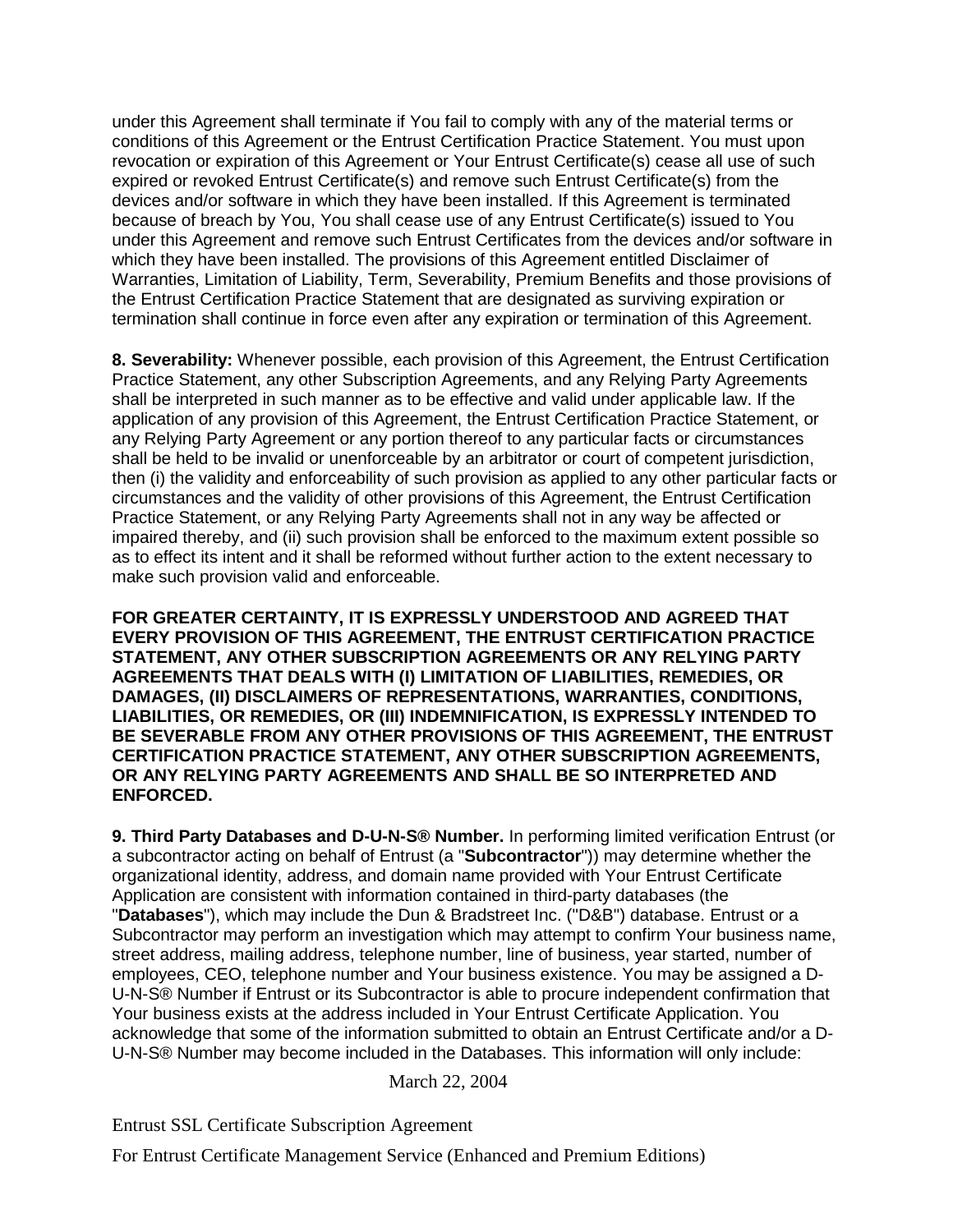business name, street address, mailing address, telephone number (outside source), line of business, year started, number of employees, CEO, telephone number and You business existence. You acknowledge that the foregoing information as contained in the Databases may be licensed by Entrust or its Subcontractor to third parties who may offer You business products and services.

**10. Use of the Entrust Secured Site-Seal**. Subject to the terms and conditions of this Agreement, You may use Your Entrust Certificate(s) with the Entrust Secured Site-Seal; provided, however that **BY CLICKING THE "ACCEPT" ICON BELOW AND BY USING THE ENTRUST SECURED SITE-SEAL, YOU AGREE TO BE BOUND BY THE TERMS AND CONDITIONS OF THE ENTRUST SECURED SITE-SEAL LICENSE AGREEMENT SET FORTH AT [HTTP://WWW.ENTRUST.NET/ABOUT/PRACTICES.HTM.](http://www.entrust.net/ABOUT/PRACTICES.HTM)** 

**11. Audit Right.** You shall keep reasonable records relating to (i) the number of copies of Entrust Certificates deployed by You; and (ii) the number of servers which make use of such Entrust Certificates. A chartered or certified public accountant selected by Entrust may, upon reasonable notice and during normal business hours, but no more often than once a year, inspect Your records to ensure that You are complying with Your payment obligations hereunder. This provision shall survive the term of the service for one year. All payment obligations shall survive.

**12. Entire Agreement.** This Agreement (including the Entrust SSL web server certification practice statement incorporated by reference herein) shall constitute the entire agreement between the parties hereto in respect of the subject matter of this Agreement and all previous correspondence, understandings, proposals and other communications shall be completely superseded by the terms hereof.

**13. Premium Benefits:** Provided that You have purchased the "Premium Edition" of Certificate Management Service (as evidenced in the Order), the following provisions of this Agreement shall also apply to You:

(a) Subject to this Agreement, Entrust grants to You a perpetual (unless otherwise terminated in accordance with this Section), non-exclusive, non-transferable, internal license to install and use the Software; provided, however that: (i) Your use of the Software shall be limited to the number of copies for which licenses have been purchased by You as set forth in the applicable Order(s) (if no quantity is indicated, then the quantity shall be deemed to be one (1)), (ii) You will only use the Software in accordance with the documentation included with, or embedded in the Software for the sole purpose of accessing and using Certificate Administrator Service.

 March 22, 2004 (b) You shall only use the Licensing String in conjunction with the copy of Software for which it was delivered, and You may not copy or alter a Licensing String. You do not acquire any rights, express or implied, in the Software, other than those rights specified in this Agreement. You may make an additional copy of each item of Software, but only for archival purposes. You shall not host, time-share, rent, lease, sell, license, sublicense, assign, distribute or otherwise transfer the Software, except as provided in this Agreement. You shall not use, and have no right to use, the Software as a service bureau or as any other service for or on behalf of any third party. If a third-party hardware or software product is sold or licensed by Entrust as a standalone product, then such hardware or software shall be sold or licensed pursuant to the

Entrust SSL Certificate Subscription Agreement